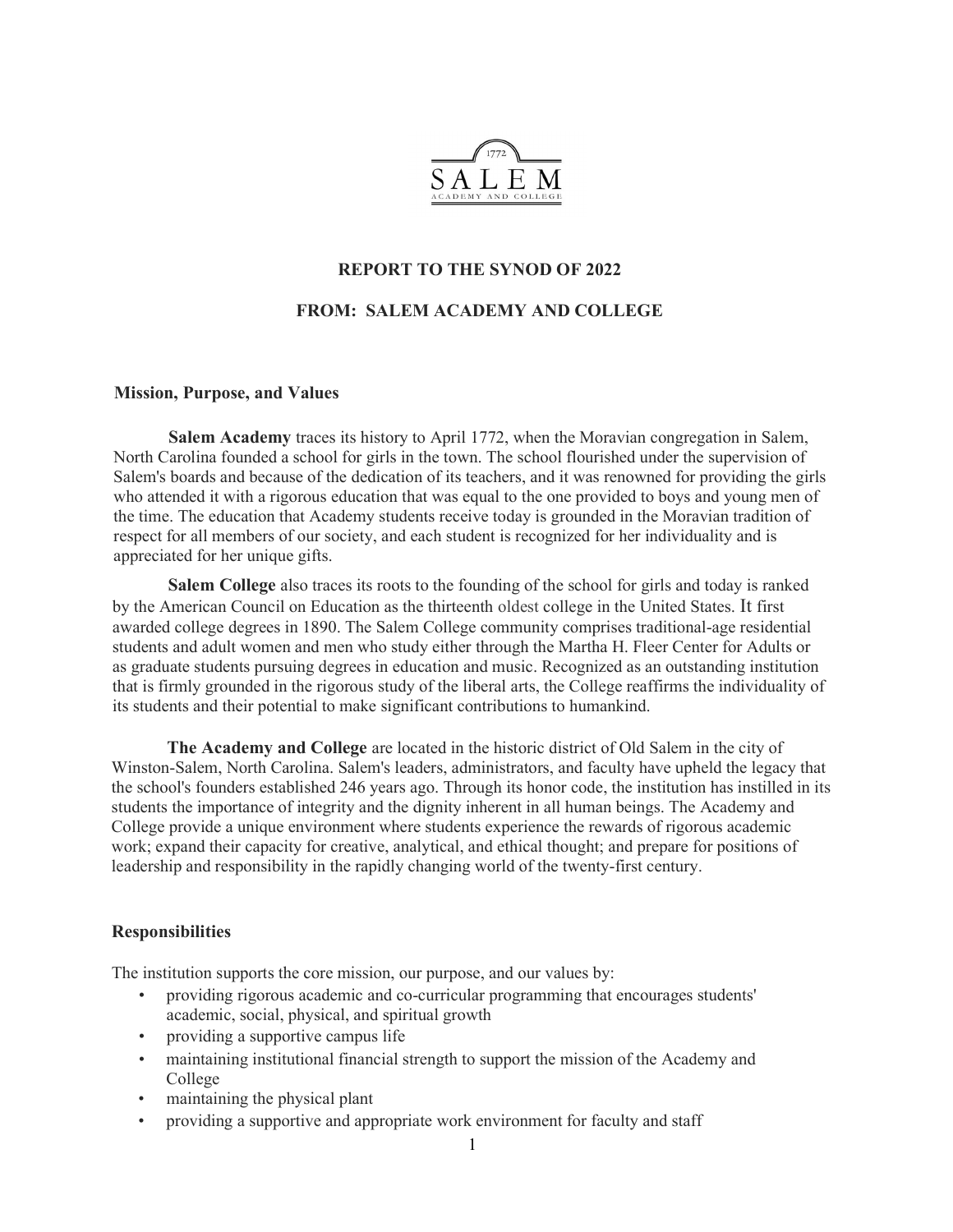## Summary of Activities

Some examples of institutional accomplishments since the prior Synod include the following:

# The College

- **Enrollment** 
	- o In fall 2021, total enrollment was 496, including 364 undergraduate and 132 graduate students. Of those enrolled, 40% are students of color. As of the fall, the College student/faculty ratio was 15:1, and the average class size was 9.
- Curricular innovation
	- o Beginning its first phase of health leadership transformation, the College faculty have created four new undergraduate health related majors, 56 new and revised courses, and put more than a dozen academic programs on hiatus to help reshape the College's academic offerings.
	- o Salem College will continue to be an institution grounded in the liberal arts, historically serving women, even as it undertakes a thematic pivot to focus its academic programs and student experience on developing the next generation of health leaders.
- Strategic planning
	- o In fall 2021, President McGee created the Health Leadership Implementation Task Force to engage in critical tactical initiatives aligned with strategic institutional priorities to continue the College's institutional transformation. This work begins as Salem enters its 250<sup>th</sup> academic year and prepares to initiate a wide range of additional majors and cocurricular programs as well as shifts in student life, campus facilities and more.
- Largest philanthropic gift in Salem's history
	- o An anonymous donor gave a \$5 million gift, which is the largest philanthropic gift in Salem's history, to support College transformation in the area of health leadership.

#### The Academy

- Outstanding student performance
	- o The Academy's debate team participates in Coolidge Debate League tournaments. Debate members have placed and/or won in the novice team division. Competitions continue this spring.
	- o Eight members of the fencing team placed in the top 20 positions at the Individuals Divisions Fencing tournament. This includes 3 Academy fencers in the top 5 spots.
	- o Both robotics teams (#7444 Sisters of the Motherboard and #15333 Code Sisters), which involve 25 Academy students, advanced and competed in the NC FIRST Tech State tournament.
	- o A sophomore was chosen as a National Center for Women & Informational Technology Regional Affiliate Award winner for Aspirations in Computing.
	- o Three seniors were recognized as National Merit Commended students.
	- o Student academic performance remains strong. This year, nominations have been made for the Morehead, the Park, the Belk, and the Jefferson scholarships.
- Workshop with Gene Editing Institute
	- o Four scientists with the Gene Editing Institute of Delaware led a three-day workshop for Academy students during the 2022 January Term, providing students with a unique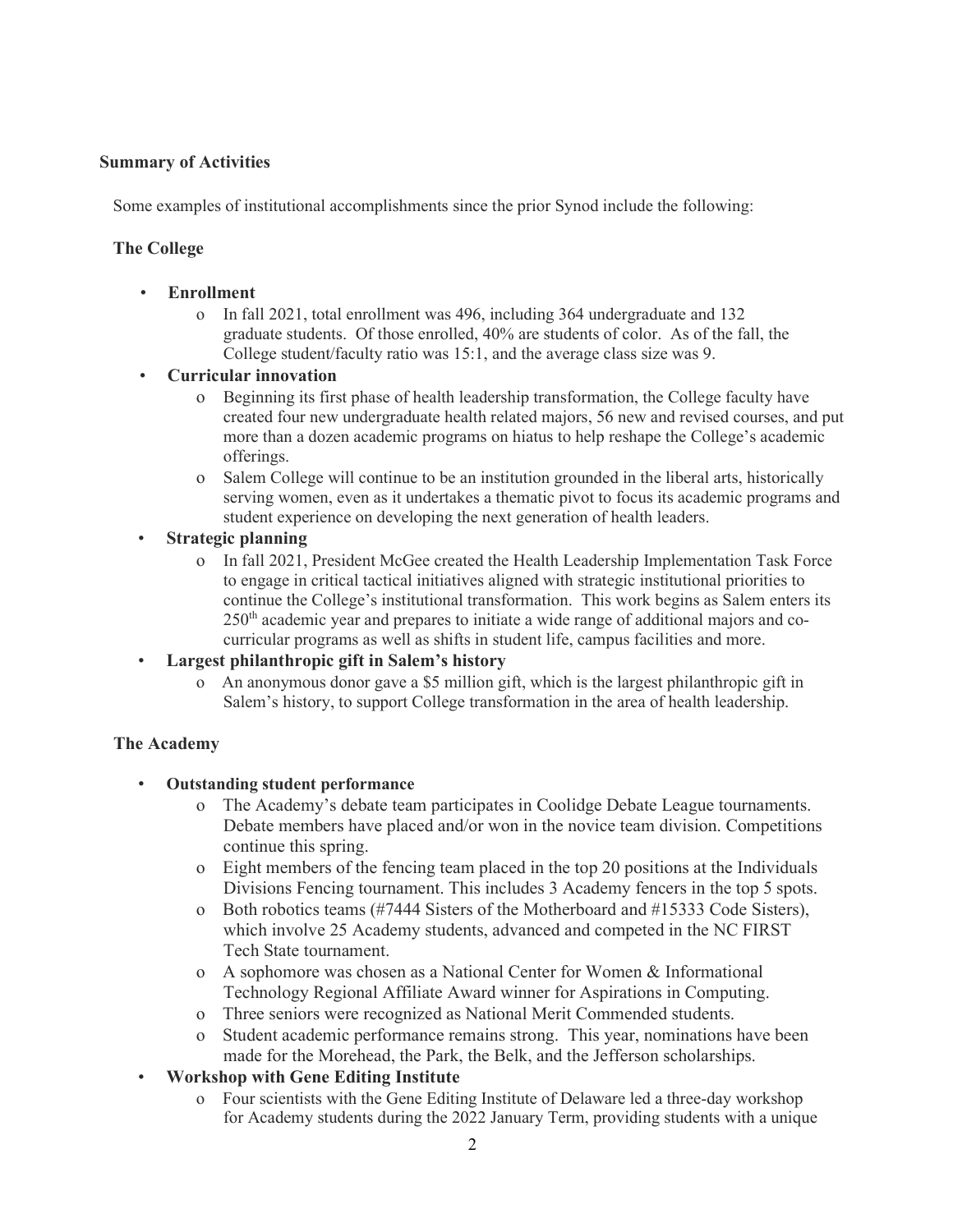opportunity to speak with and learn from professionals in this field.

- Partnership with Love Out Loud for volunteer work
	- o In fall 2021, Academy students participated in service projects for 2 hours, twice a month through a partnership with Love Out Loud and served the following organizations: GreeNest, SPARK, Bless the Family, Crossnore, Crisis Control, Parenting PATH, SECU Family House, Family Services, and the Center for Exceptional Children.

## Academy and College

# • Institutional pivot

o Salem's bold decision to undertake an institutional transformation in the midst of a global pandemic is what attracted a new president, Dr. Summer Johnson McGee, to join Salem College in July 2021. The decision to reclaim the meaningfulness of liberal arts education in the service of leadership development and to build the next generation of health leaders is incredibly promising. Salem's thematic focus was recently featured in Inside Higher Education as a way that a "liberal arts college could stand out from the pack."

### • Enhancement of diversity initiatives

o During the last year, Salem Academy and College established and began recruiting for a Vice President for Equity, Diversity, and Inclusion position, reporting to the President, who will have responsibility for developing and implementing a comprehensive institution-wide diversity, equity, and inclusion strategy that will inform Salem's focus on health leadership.

### • 250th Anniversary Celebration

o Salem is in the midst of a year-long celebration to commemorate the 250th Anniversary of Salem Academy and College. The celebration is ongoing and began with initial events sponsored by the Anna Maria Samuel Project on Race, Remembrance and Reconciliation, a concert and dinner dance, and a 511 mile walk over 29 days from Bethlehem, Pennsylvania to North Carolina to recreate the journey undertaken by the institution's founders with 440 registered participants.

# **Fundraising**

o Developing resources to support institutional transformation is critical and opportune as Salem celebrates its  $250<sup>th</sup>$  anniversary. President McGee will initiate a major capital campaign this academic year to transform the campus in service of the institutional pivot.

# **Executive leadership**

o A new but highly experienced executive leadership team has been brought to Salem with the arrival of its new president to guide Salem through its transformation, and to ensure its success and viability for the future.

# • Finances

- o The institution is following a multi-part strategy to strengthen the institution's finances, which includes reduction of capital debt, an aggressive fundraising campaign, and significant investment in enrollment operations.
- o In fiscal year 2021, the institution benefited from over \$1.9 million in federal pandemic relief funds.
- o In 2021, the institution benefited from \$2.3 million in savings by refinancing and reducing its long-term debt, and the endowment increased by over \$13.9 million.
- o The institution is transitioning to a three-year business model, planning through 2024- 25.